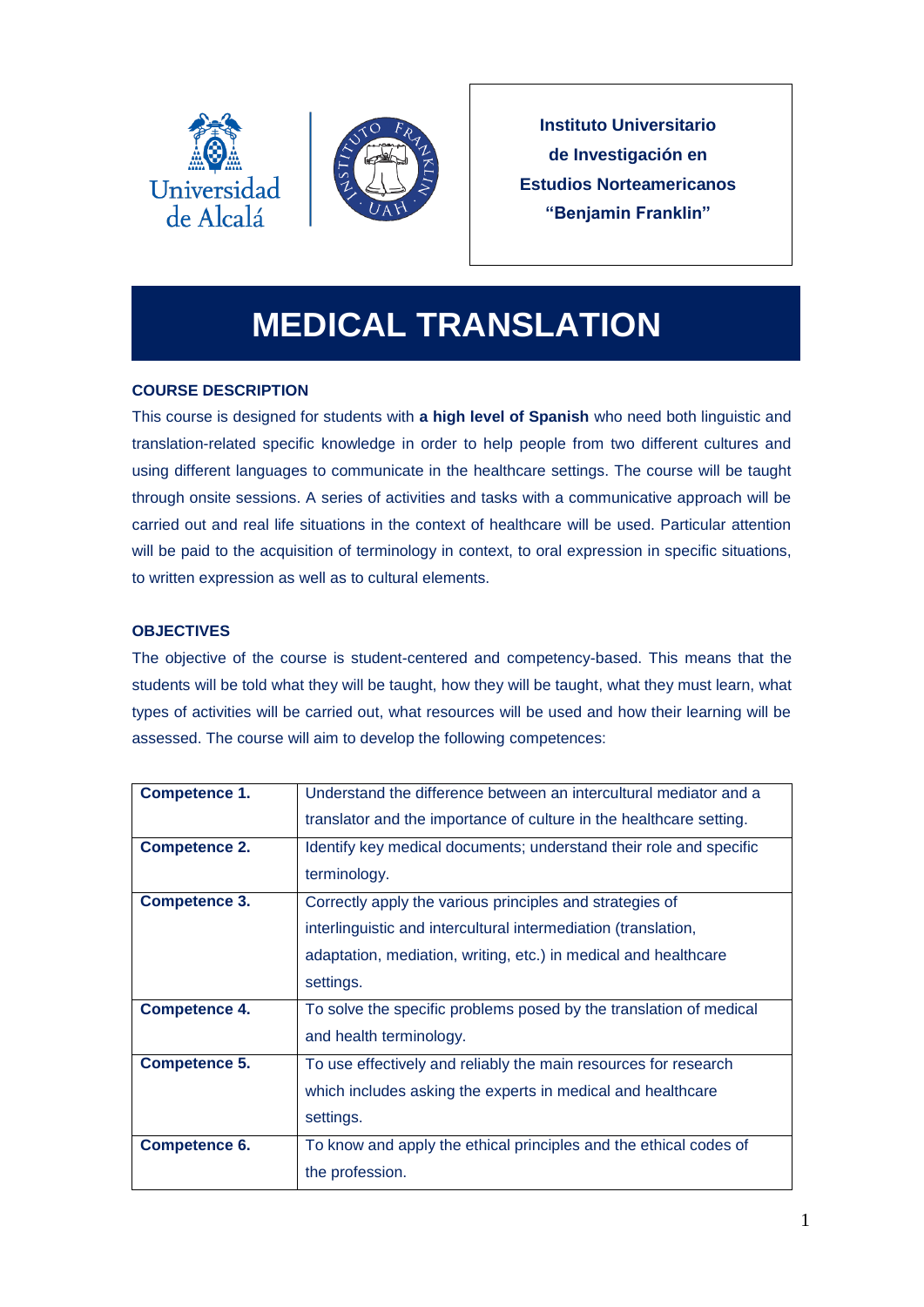## **METHODOLOGY**

This course will be developed using a theoretical-practical approach. Students will learn through onsite sessions about the different theories regarding medical translation and will practice with translation and interpreting exercises. This didactic method will be used to train students for real translation and interpreting situations in the healthcare settings involving people who use different languages and come from different cultures. In order to accomplish that, texts, recordings and real materials will be used in class. Activities that will try to imitate the reality outside the classroom (simulation activities) will also be carried out.

#### **PREPARATION**

Students must prepare and complete the tasks for each class as indicated in the schedule so that the class runs smoothly.

Homework is very important because it will allow the students to anticipate the class. Students will basically have to read the information in the textbook and do the comprehension exercises. This task is fundamental as it will enhance their ability to follow the pace of the class, by facilitating the comprehension of what has been learned. In fact, this method will be used to help students become familiar with the terminology and specific documentation before actually going to class.

### **EVALUATION**

The evaluation procedures that will be used will attempt to combine different elements in order to make sure that all the students can develop their skills. Ongoing student work will be the main criterion of the evaluation. Consequently, the overall assessment will be based on students' participation in the theoretical and practical sessions; exercises, projects and written tests; the preparation of oral presentations and participation in the activities of the course. The percentage of the grade that will be assigned to each of the evaluation criteria will be distributed as follows:

**Participation:** It must be active, that is to say, the student should not only ask questions but also make comments and participate actively in the exercises proposed in class, both **in group and individually**. In addition, students must read the texts assigned by the teacher and do the exercises related to the text.

The total percentage of this aspect within the evaluation system is of **10%.**

- **Translation project:** It will consist of a professional translation project of a medical text. It must include the following sections: source text, justification of the translation (comments on the solutions to the problems encountered), glossary of terms, parallel and comparable texts that support the justification of the Target Text or translated text.

For the assessment the following aspects will be considered: the correct use of Spanish, the use of adequate vocabulary, the adequate writing and effort, as well as professional aspects (delivery of a clean proofread version, reliability of the sources found and adequate management).

The sources used, whether dictionaries, glossaries or external collaborations, must be explained in the justification section of the project.

The total percentage of this aspect within the evaluation system is of **25%**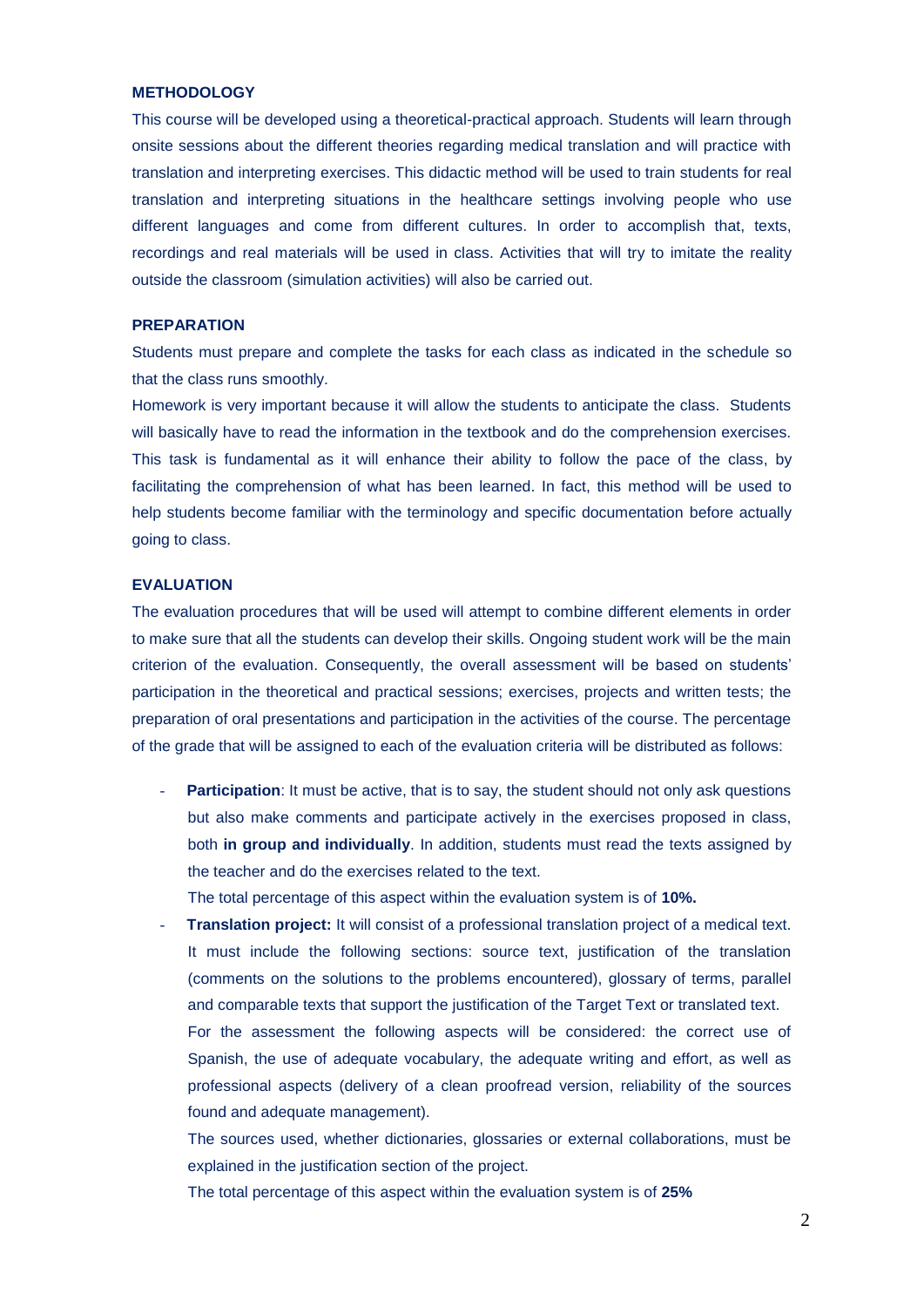**For any attempt of copying or plagiarism in the translation project, the student will fail the course (grade 0) and he/she will not have the right to any kind of remedial exams.**

- **Evaluation test of abilities of interpreting in the medical and healthcare settings:**  Students must take a test of liaison interpreting applied to the medical and healthcare settings. They must bring their glossary of medical terms seen throughout the course and developed at home at the exam. Students' skills as cultural mediators or healthcare interpreters and their readiness to solve problems that may occur during the test will be assessed.

The total percentage of this aspect within the evaluation system is of **25%.**

- **Midterm Exam:** There will be a midterm exam in the middle of the course. The exam will take an hour and a half to complete and it will cover the topics studied in class by that time.

The total percentage of this aspect within the evaluation system is of **20%.** 

## **For any attempt of copying or of plagiarism in the exam, the student will fail the course (grade 0) and he/she will not have the right to any kind of remedial exams.**

**Final Exam:** There will be a final exam at the end of the course. The exam will take an hour and a half to complete and it will cover the topics studied in class. The total percentage of this aspect within the evaluation system is of **20%.** 

**For any attempt of copying or plagiarism in the exam, the student will fail the course (grade 0) and he/she will not have the right to any kind of remedial exams.**

## **ATTENDANCE**

Class attendance is MANDATORY. If the student is absent for more than the allowed limit (**one class absence in the July program**), the final grade will reflect a decrease of **10 points** for each non-attendance that has not been excused by a doctor's certificate or by your Program Director. It is the individual responsibility of the student to make up any missed content about the subject taught in class the day the student was absent.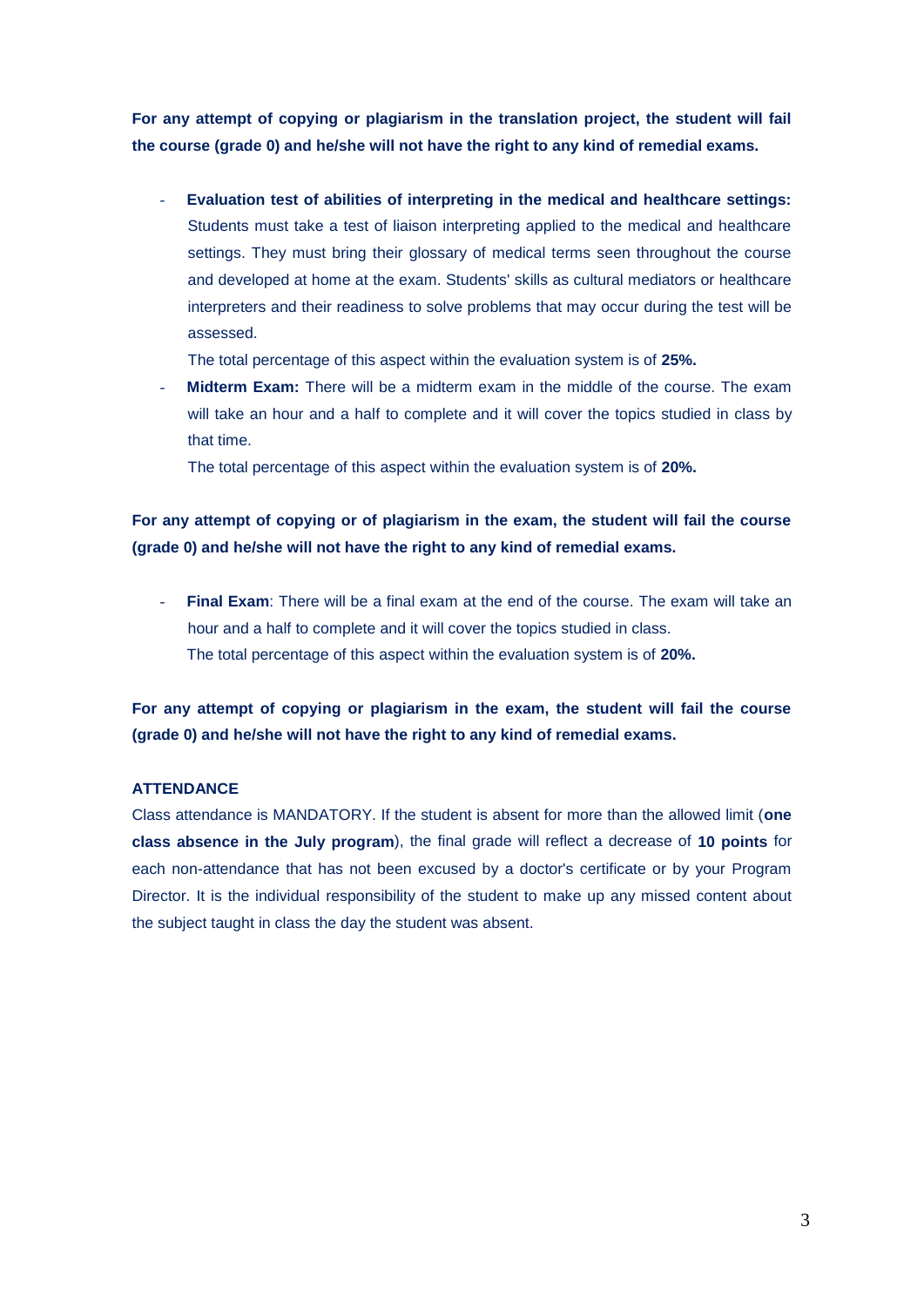| <b>CLASS SCHEDULE</b>                                                                                                                                                                    |                                                                                                                                                                                                  |  |  |
|------------------------------------------------------------------------------------------------------------------------------------------------------------------------------------------|--------------------------------------------------------------------------------------------------------------------------------------------------------------------------------------------------|--|--|
| <b>TOPIC</b>                                                                                                                                                                             | <b>ASSIGNMENTS</b>                                                                                                                                                                               |  |  |
| Overview of the course.<br>The culture of disease.<br>How does culture influence the perception of<br>the disease?<br>Different conceptions of the disease.<br>The importance of family. | Students' self-presentation.<br>Reflection exercises on the importance that<br>each culture gives to disease and on the<br>importance of the family in the disease-<br>healing process.          |  |  |
| Introduction to medical translation                                                                                                                                                      | Reflection on the role of the medical<br>translator.                                                                                                                                             |  |  |
| <b>Medical documents</b>                                                                                                                                                                 | Exercises to identify the different types of<br>medical documents                                                                                                                                |  |  |
| Translation of medical documents I:<br>brochures and dissemination materials                                                                                                             | Practical translation exercises in the medical<br>field: dissemination documents.<br>Start designing your glossary for this course.<br><b>START WORKING ON THE</b><br><b>TRANSLATION PROJECT</b> |  |  |
| Translation of medical documents II:<br>Scientific dissemination articles.                                                                                                               | Practical translation exercises in the medical<br>field: scientific dissemination articles.<br>Continue working on your glossary for<br>this course.                                             |  |  |
| Translation of medical documents III:<br>Administrative documents (Informed<br>consent, etc.).                                                                                           | Practical translation exercises of<br>administrative documents.<br>Continue working on your glossary for<br>this course.                                                                         |  |  |
| Review concepts for the exam.                                                                                                                                                            | Mock exam in class; and study for the exam<br>at home.                                                                                                                                           |  |  |
| <b>MIDTERM EXAM</b>                                                                                                                                                                      |                                                                                                                                                                                                  |  |  |
| Translation of medical documents III:<br>Administrative documents (Informed<br>consent, etc.).                                                                                           | Practical translation exercises of<br>administrative documents.<br>Continue working on your glossary for this<br>course.                                                                         |  |  |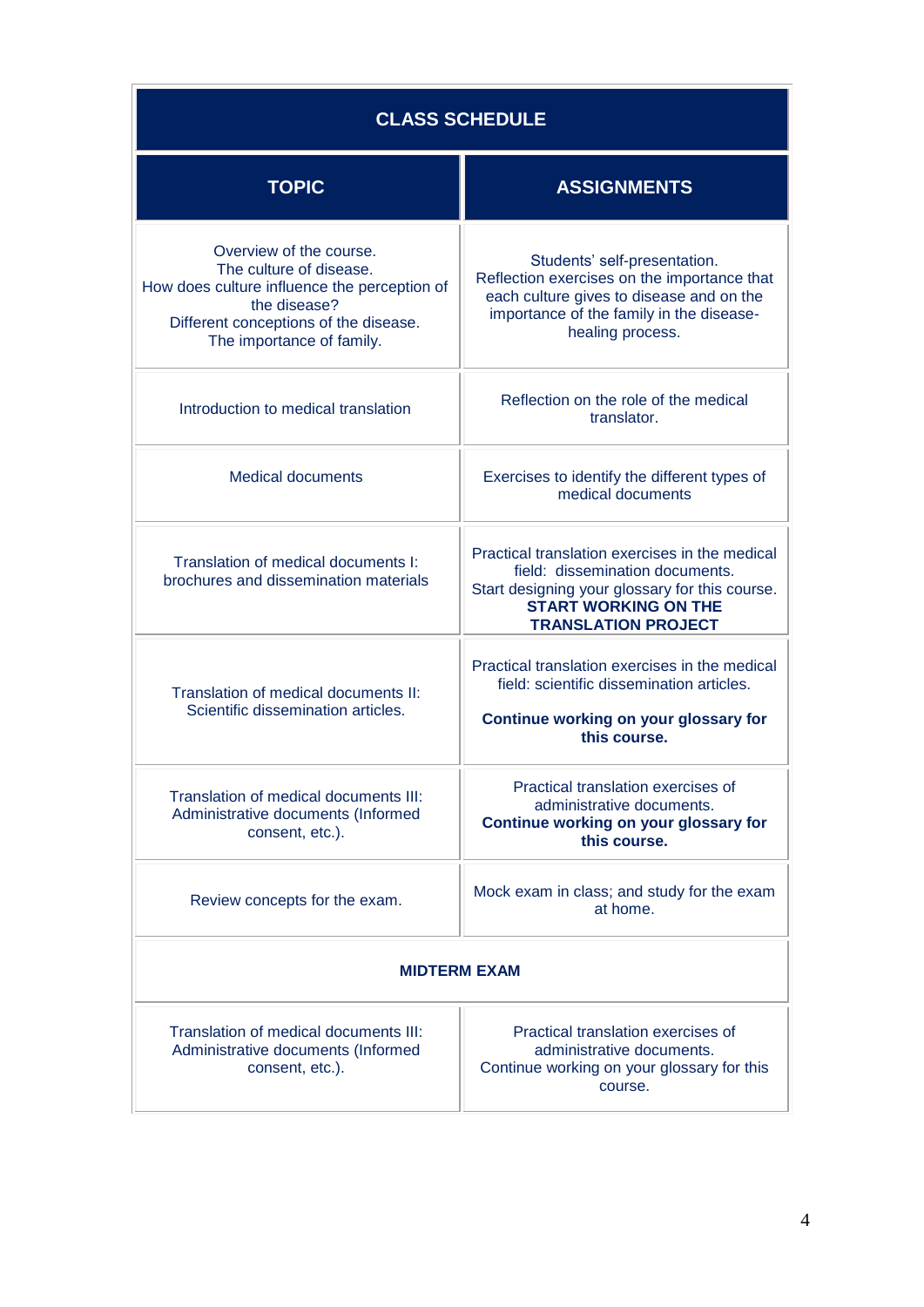| Translation of medical documents IV: Other<br>types of documents (information leaflets,<br>$etc.$ )                                                                                                    | Practical translation exercises of other types<br>of medical documents.<br>Continue working on your glossary for this<br>course.                                                                                                                      |  |
|--------------------------------------------------------------------------------------------------------------------------------------------------------------------------------------------------------|-------------------------------------------------------------------------------------------------------------------------------------------------------------------------------------------------------------------------------------------------------|--|
| Introduction to interpreting in the medical<br>and healthcare settings.<br>The role of the intercultural mediator in the<br>medical and healthcare settings.<br>Interpreter or intercultural mediator? | Recognize the differences between the<br>interpreter and the intercultural mediator.<br>Reflection on the functions of the interpreter<br>in the medical and healthcare settings;<br>possible situations considering breaches in a<br>code of ethics. |  |
| Role plays in the healthcare setting<br>(simulation of real situations)                                                                                                                                | Continue working on the glossary for this<br>course.<br><b>SUBMISSION OF THE TRANSLATION</b><br><b>PROJECT</b>                                                                                                                                        |  |
| Role plays in the healthcare setting<br>(simulation of real situations)                                                                                                                                | Continue working on the glossary for this<br>course.                                                                                                                                                                                                  |  |
| <b>TEST: INTERPRETING IN THE MEDICAL FIELD</b>                                                                                                                                                         |                                                                                                                                                                                                                                                       |  |
| <b>FINAL EXAM</b>                                                                                                                                                                                      |                                                                                                                                                                                                                                                       |  |

## **NOTE: This syllabus is subject to change. The final syllabus will be given to students on the first day of class.**

## **BIBLIOGRAPHY**

Descifrar siglas: [http://www.tribunamedica.com/descifradorframe.htm.](http://www.tribunamedica.com/descifradorframe.htm)

Diccionario de siglas médicas:

[http://www.hipertensionpulmonar.es/pdf/publicaciones/publicaciones\\_siglas.pdf.](http://www.hipertensionpulmonar.es/pdf/publicaciones/publicaciones_siglas.pdf)

Glosario español e inglés de frases útiles: [http://bvs.sld.cu/revistas/aci/vol13\\_2\\_05/aci10\\_05.htm](http://bvs.sld.cu/revistas/aci/vol13_2_05/aci10_05.htm)

Glosario términos médicos:

[https://www.aecc.es/sobreelcancer/diccionario/Paginas/Diccionario.aspx.](https://www.aecc.es/sobreelcancer/diccionario/Paginas/Diccionario.aspx)

Información sobre la salud, vídeos, entrevistas, etc.:

[http://www.nlm.nih.gov/medlineplus/spanish.](http://www.nlm.nih.gov/medlineplus/spanish)

Síntomas: [www.sintomas.com.es.](http://www.sintomas.com.es/)

Diccionario médico-biológico, histórico y etimológico: [http://dicciomed.eusal.es.](http://dicciomed.eusal.es/)

Atlas anatómico general: [http://www.saludalia.com/Saludalia/web\\_saludalia/atlas/index.html.](http://www.saludalia.com/Saludalia/web_saludalia/atlas/index.html)

Banco de Imágenes Médicas:<http://elmedico.metropoliglobal.com/Images>